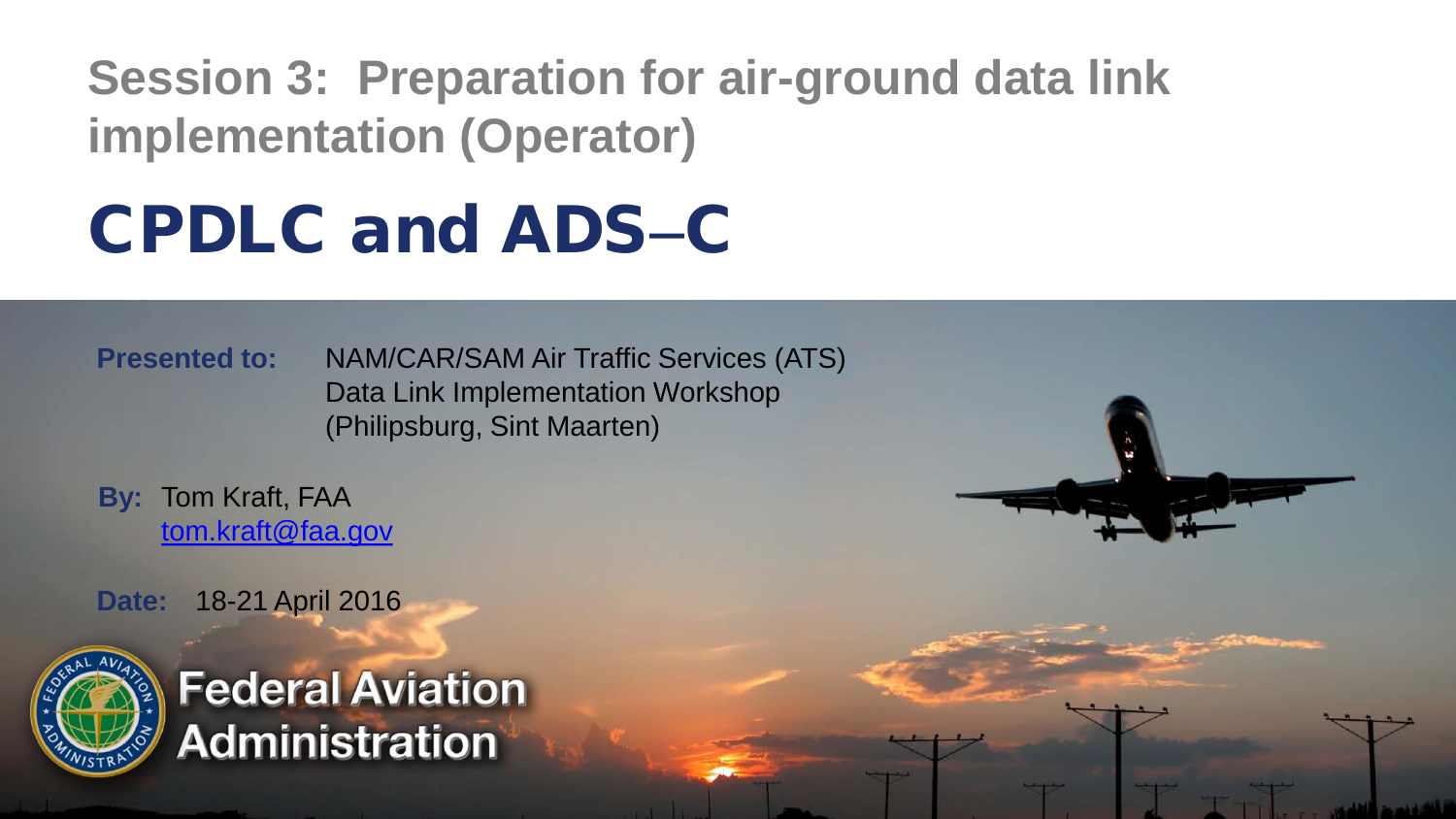

- **The ICAO CPDLC / ADS**−**C Provision**
- **The ICAO GOLD Manual (Doc 10037)**
- **Operator preparation**

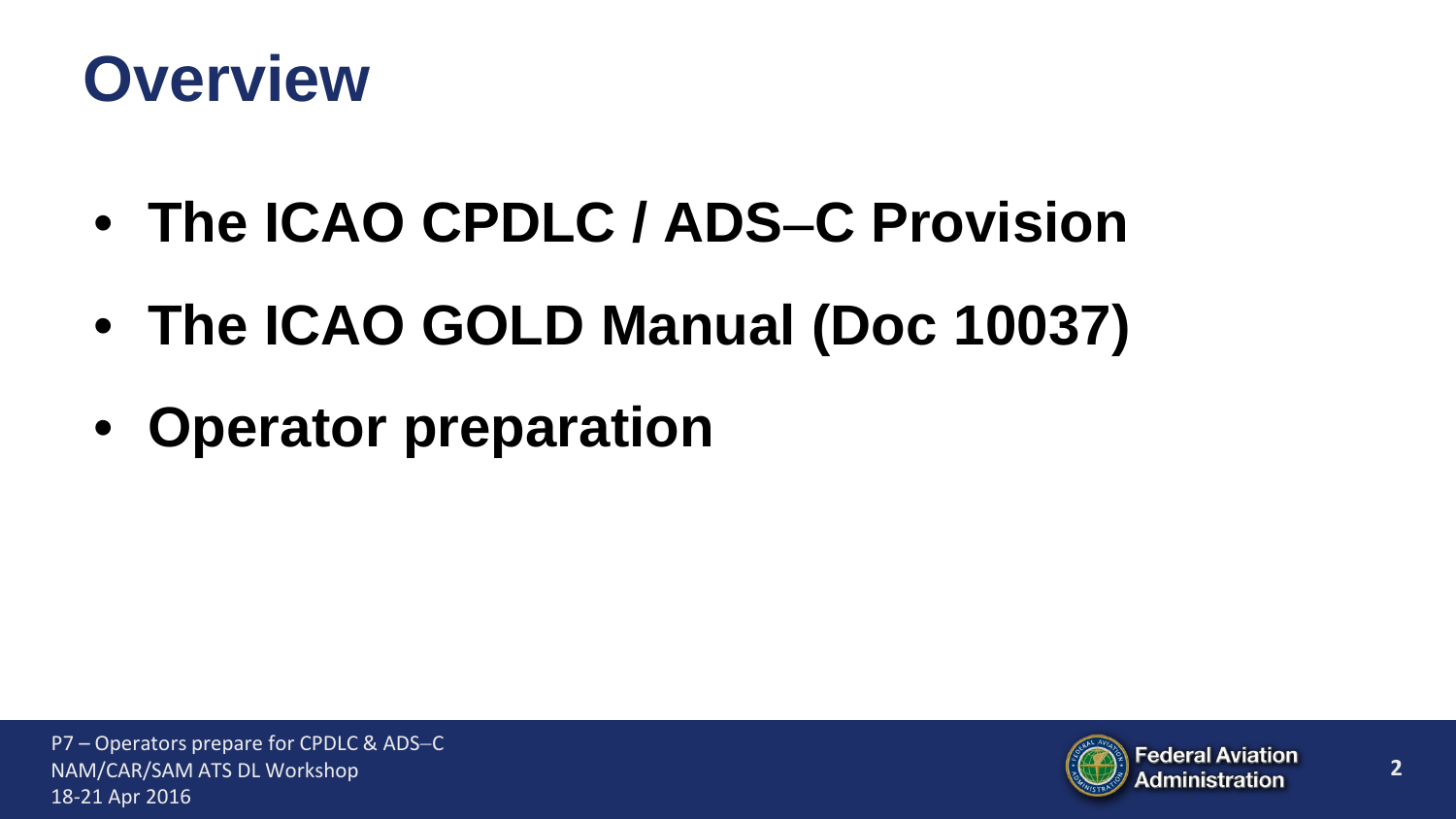# **The ICAO CPDLC / ADS**−**C Provision References**

### **Adopted/Approved March 2016 Applicable November 2016**

|                 | <b>ICAO Doc</b> Description     | <b>Amdt</b> |
|-----------------|---------------------------------|-------------|
| Annex 10        | Aeronautical Telecommunications |             |
| Volume II       | <b>Communication Procedures</b> | 90          |
| <b>Doc 4444</b> | <b>PANS-ATM</b>                 |             |

#### • **This amendment**

- Aligned the operational part of the ICAO CPDLC / ADS−C provision with current implementation (FANS 1/A and ATN B1)
- Create a framework for the "next generation" data link provision (B2)

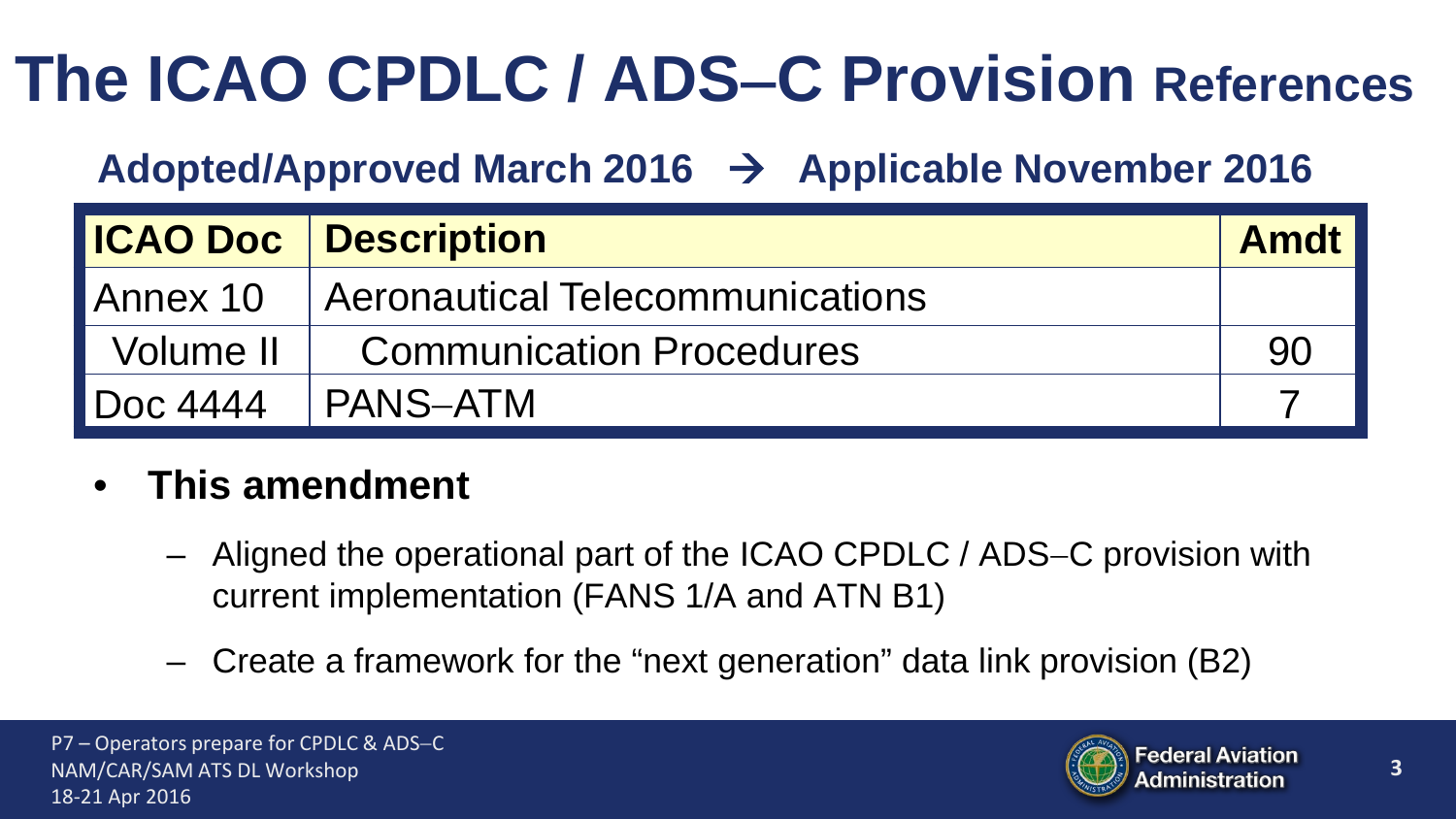# **The ICAO CPDLC / ADS**−**C Provision**

**Supports FANS 1/A and ATN B1 technologies, but …**

- **FANS 1/A is defined by industry standards**
- **ATN B1 only partly implements ATN; it is not really ICAO**
- **B2 is the planned globally harmonized solution; it is currently a proposal**

#### **What is the operator's perspective on a mandate for either technology?**





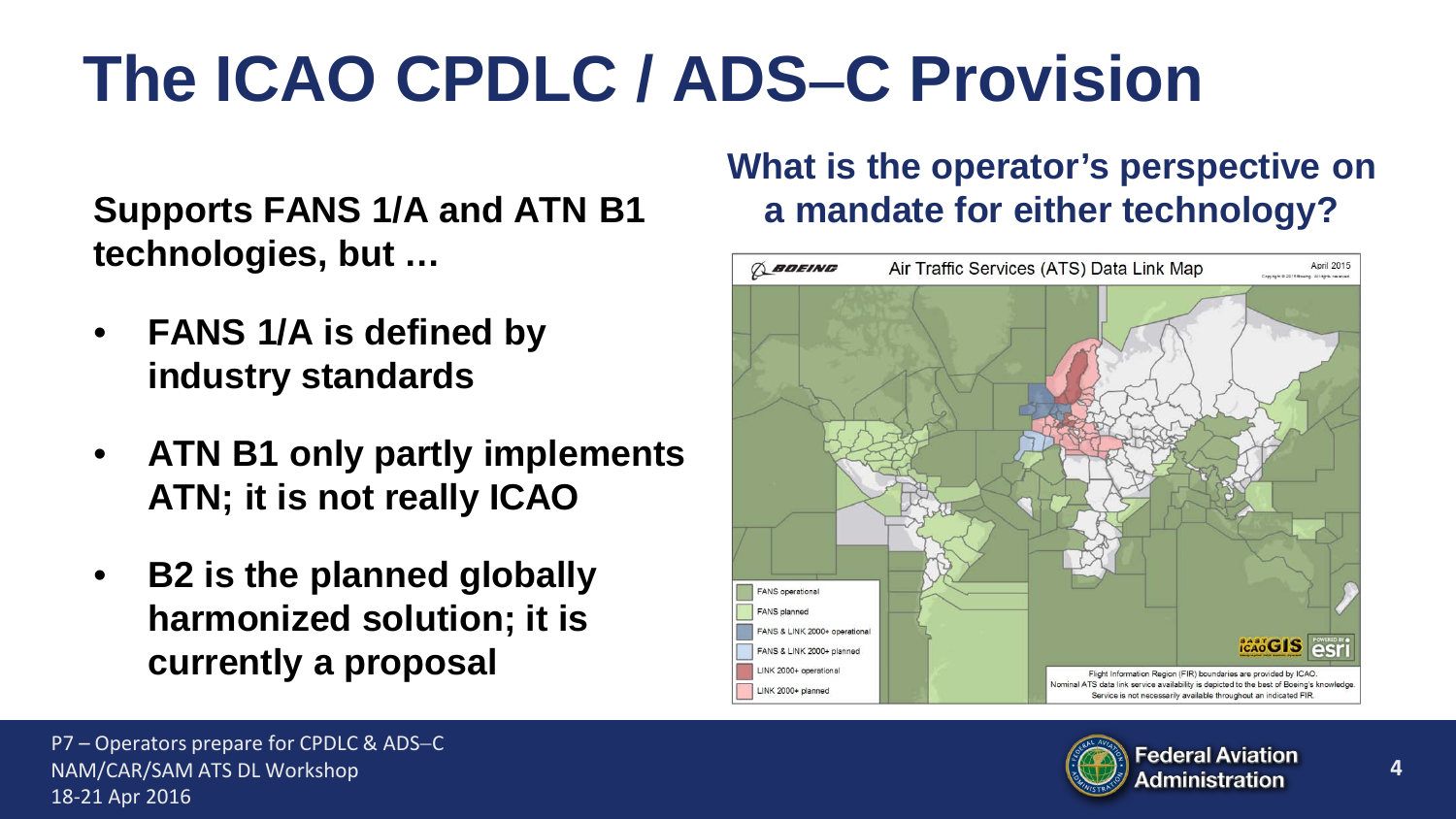## **GOLD Introduction**

- **2007 – North Atlantic (NAT) / Asia-Pacific (APAC) regions establish ad-hoc group to develop global guidance document for data link**
- **2010 –NAT and APAC endorse the Global Operational Data Link Document (GOLD), 1st Edition, to replace regional guidance material**
- **2013 – European (EUR) Region endorse the GOLD, 2nd Edition, to replace regional guidance material**
- **GOLD has been a very significant step towards the global harmonization of ADS-C and CPDLC procedures for pilots and air traffic controllers**

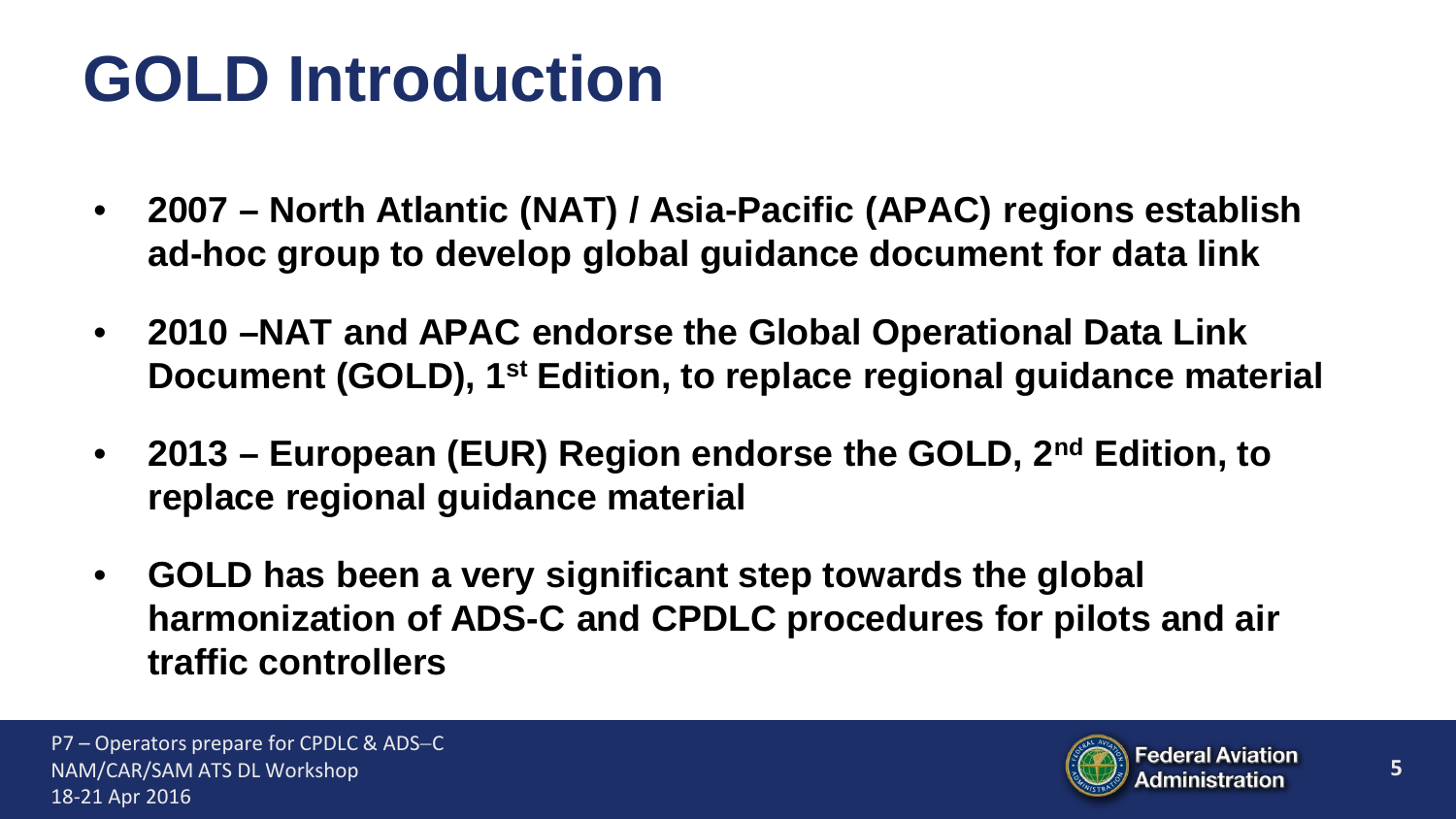# **GOLD, 2nd Edition, Endorsement**

- **North Atlantic – NAT SPG – Jun 2013**
- **Asia – Pacific – APANPIRG – Sep 2013**
- **European – EANPG - Nov 2013**
- **South American – SAM – Oct 2013**
- **African – Indian Ocean – AFI – Mar 2014**
- **North American – Caribbean – NAM/CAR**

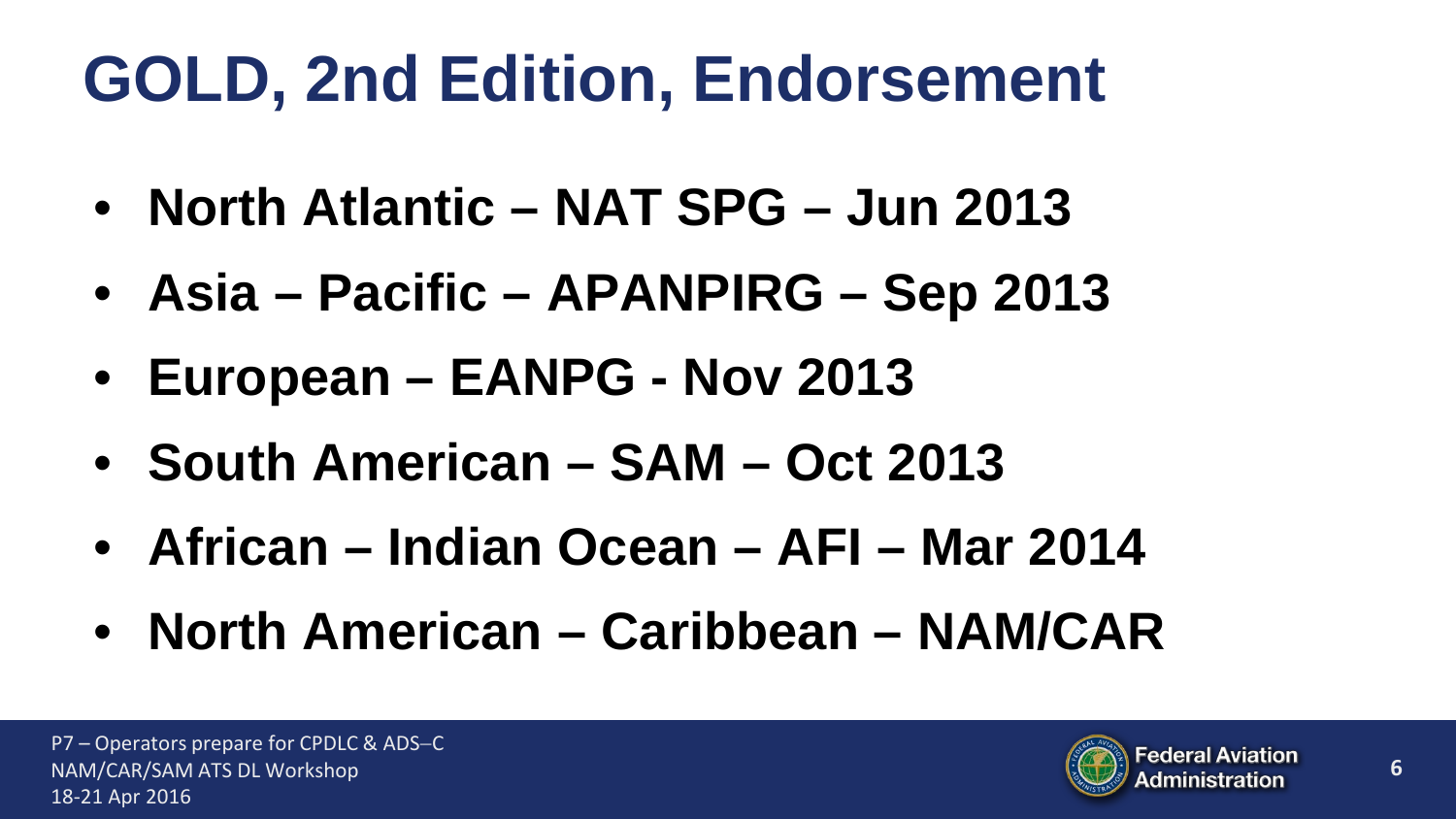

**Subject of this presentation from Operator perspective**

- Preparation and readiness
- Procedures Controller and flight crew

- **PBCS Manual (Doc 9869), performance-based concept that provides global framework**
	- For ANSP to prescribe criteria for communication and surveillance capabilities that are applicable to the air traffic operations in relevant airspace
	- For appropriate parties (e.g. operator) to show that the different components of the system comply with prescribed criteria

P7 – Operators prepare for CPDLC & ADS-C NAM/CAR/SAM ATS DL Workshop 18-21 Apr 2016

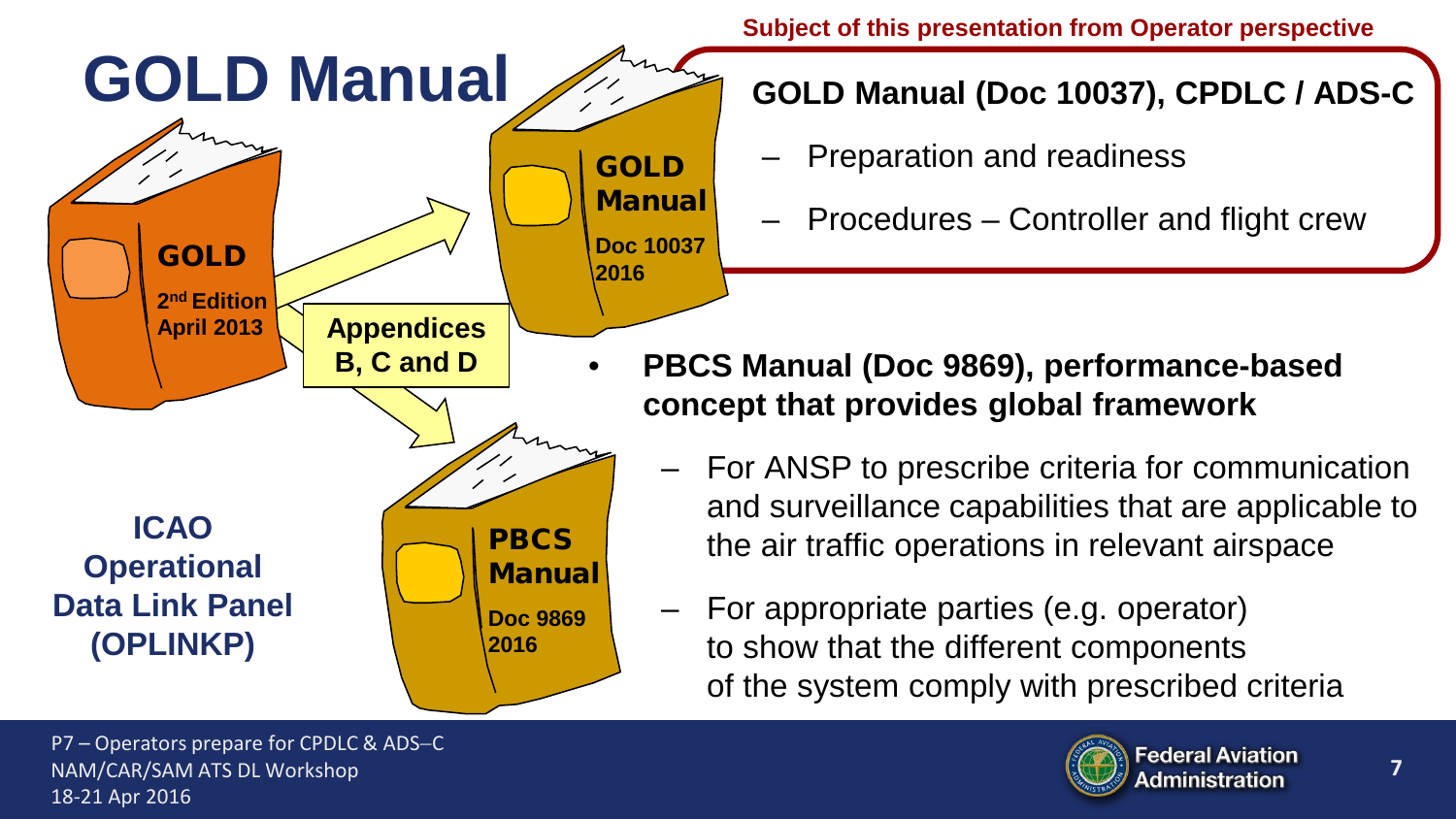| <b>GOLD</b>                               | <b>GOLD Manual Contents - CPDLC/ADS-C</b>      |                     |
|-------------------------------------------|------------------------------------------------|---------------------|
| <b>Manual</b><br><b>Doc 10037</b><br>2016 | <b>Background</b>                              | <b>Foreword</b>     |
|                                           | <b>Publications, Acronyms, Glossary</b>        | <b>Introductory</b> |
| <b>Information</b>                        | <b>CPDLC / ADS-C general familiarization</b>   | <b>Chapter 1</b>    |
|                                           | <b>CPDLC / ADS-C service provision</b>         | <b>Section 2.1</b>  |
|                                           | <b>Operator - aircraft preparation</b>         | <b>Section 2.2</b>  |
|                                           | <b>Controller procedures</b>                   | <b>Chapter 3</b>    |
| <b>Guidelines</b>                         | <b>Flight crew procedures</b>                  | <b>Chapter 4</b>    |
|                                           | <b>Advanced ATS supported by CPDLC/ADS-C</b>   | <b>Chapter 5</b>    |
|                                           | <b>State aircraft CPDLC / ADS-C operations</b> | <b>Chapter 6</b>    |
|                                           | <b>CPDLC message sets</b>                      | <b>Appendix A</b>   |
| <b>Supporting</b><br><b>Guidelines</b>    | <b>Region/State specific information</b>       | <b>Appendix B</b>   |
|                                           | <b>Operator/Aircraft specific information</b>  | <b>Appendix C</b>   |

P7 – Operators prepare for CPDLC & ADS−C NAM/CAR/SAM ATS DL Workshop 18-21 Apr 2016

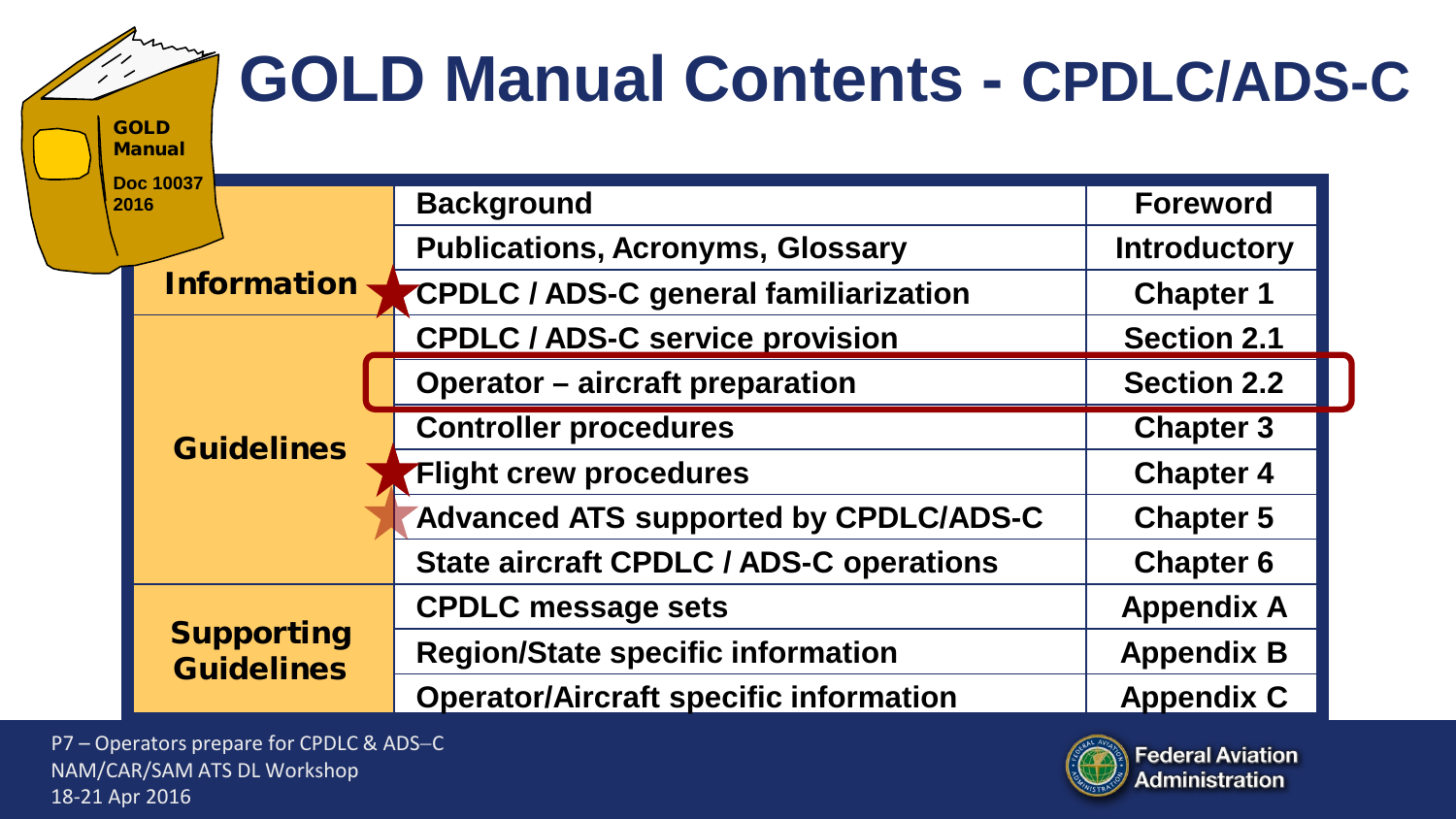## **Operator Preparation Overview**

- **Operator should prepare to use CPDLC and ADS**−**C in accordance with policies established by the State of Registry or State of the Operator**
- **GOLD provides good resource for the States to establish its policy and the operator to prepare for using CPDLC and ADS**−**C**
- **Other documentation, such as that which is specific to the aircraft type and data link equipment, will also be relevant to operator preparation (e.g. design approval, user manual, flight manual)**
- **So what's new? Good preparation will ensure a successful program that CPDLC / ADS**−**C will be effective for pilots to do their job**

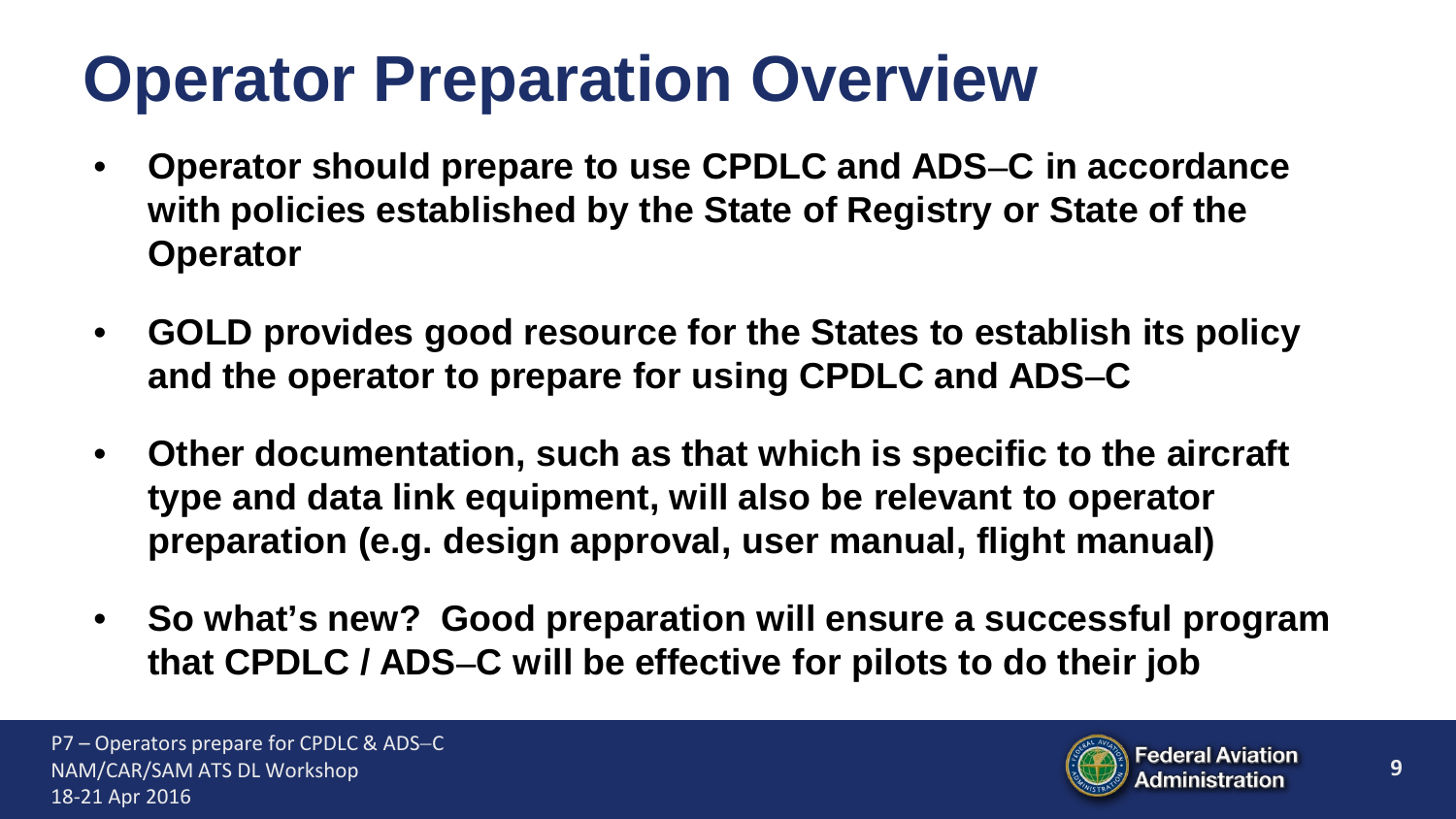## **Operations – Policies and Procedures**

- **Establish policy and procedures for flight crews and flight operations officers/dispatchers, taking into account flight manual and the minimum equipment list (MEL)**
- **Operation manuals should include**
	- CPDLC / ADS−C procedures for the specific aircraft system in accordance with
		- Operating manuals provided by the aircraft or system manufacturer (See GOLD Apx C)
		- Global guidance for flight crew procedures contained in GOLD Chapters 4 and 5
	- MEL modifications (if required)
- **CPDLC / ADS**−**C procedures do not relieve the flight crew of the voice communication procedures**
	- Including any required SELCAL check(s)) with ATS units along the route of flight.

P7 – Operators prepare for CPDLC & ADS−C NAM/CAR/SAM ATS DL Workshop 18-21 Apr 2016

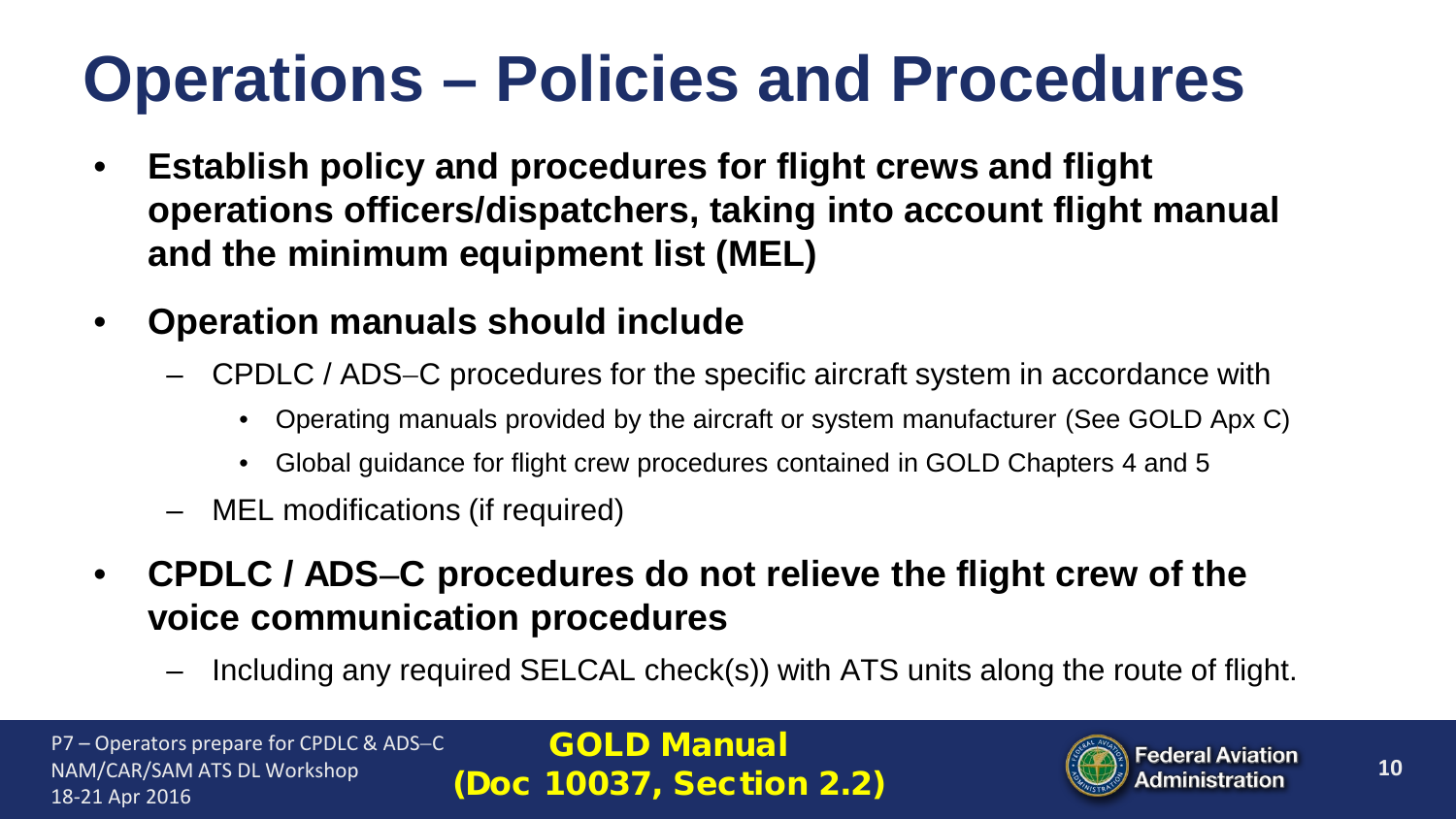# **Operations – Training and Qualification**

- **Establish training and qualification program for flight crews and flight operations officers/dispatchers consistent with ICAO Annex 1 and Annex 6**
- **Training and qualification program should include**
	- General data link familiarization data link system description, including applications, network and subnetworks (GOLD, Chapter 1)
	- Operations policies and procedures (Chapter 4 and 5)
	- Flight planning requirements for CPDLC / ADS−C flights (GOLD, p. 2.3 and AIPs)
	- Implications of flights departing with unserviceable equipment or failed afterward
	- Implications of planned and unplanned service outages on data link operations

P7 – Operators prepare for CPDLC & ADS−C NAM/CAR/SAM ATS DL Workshop 18-21 Apr 2016

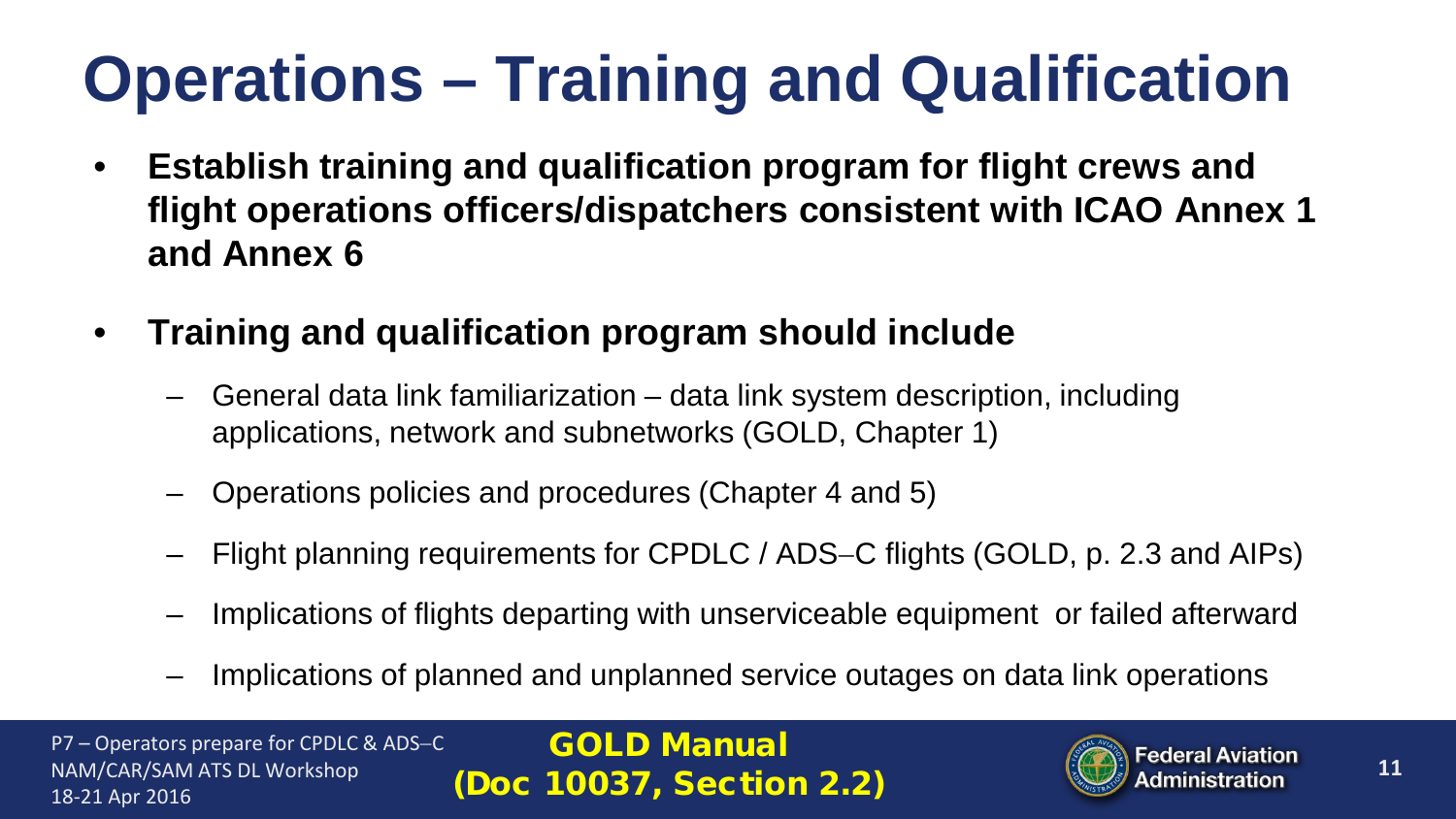## **Operations – Non-Normal**

- **The operator should ensure that flight operations, the flight crews and the appropriate ANSPs are notified of failures with the aircraft equipment or the operator's AOC system related to data link operations**
- **The operator should provide flight operations officer/dispatcher and the flight crew with procedures, as appropriate, when the following occurs**
	- the operator is notified of data link system failures per paragraph 2.2.1.7; or
	- the AOC system or aircraft equipment fails such that the aircraft capability can no longer meet the performance specifications (prescribed in ICAO Doc 9869 for the intended operation.)
- **The operator may be required to make special arrangements with an ATS unit for the purposes of undertaking trials using ATC data link equipment**

P7 – Operators prepare for CPDLC & ADS−C NAM/CAR/SAM ATS DL Workshop 18-21 Apr 2016

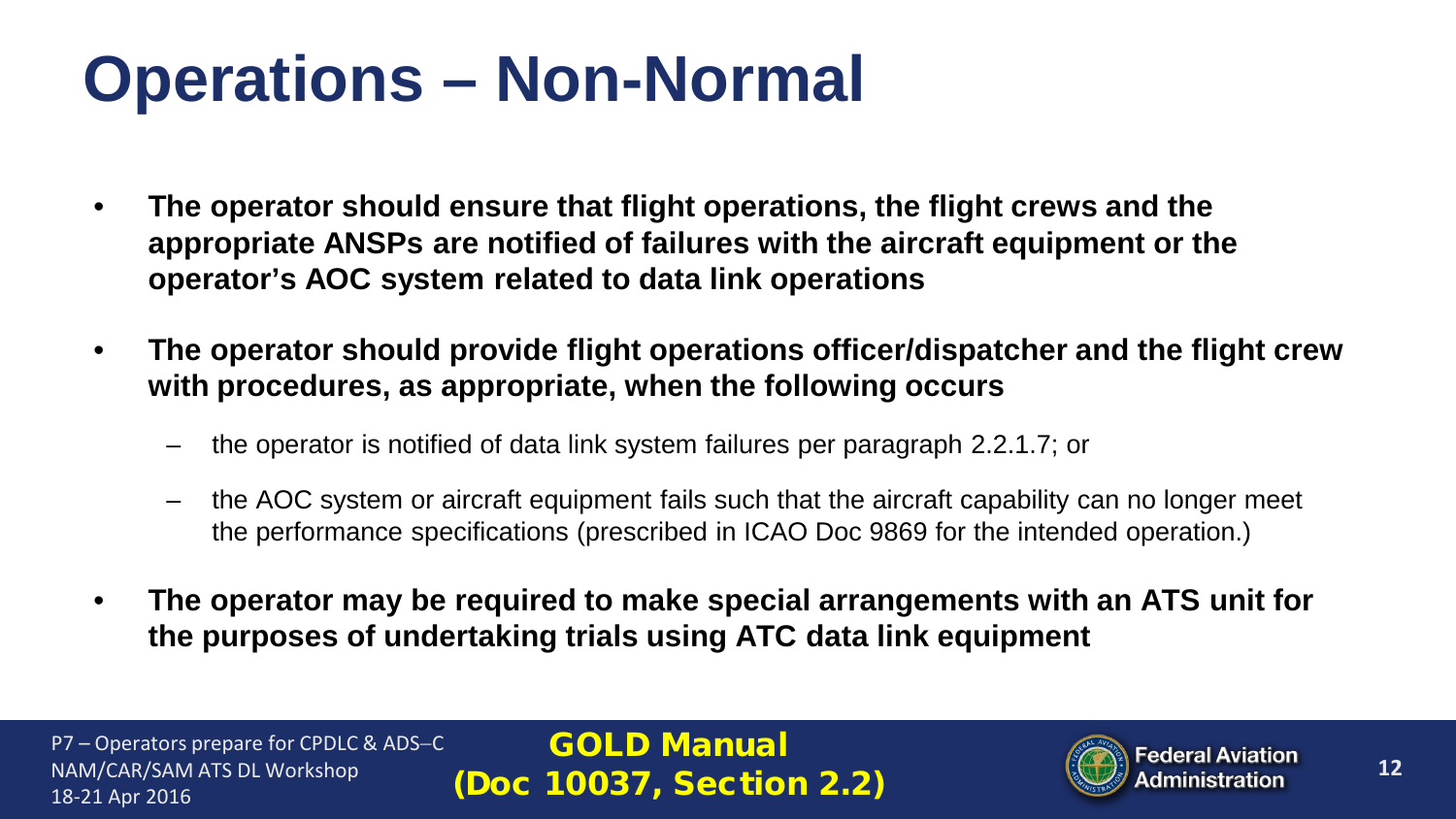# **Regional/State Monitoring Agencies**

- **CPDLC and ADS**−**C systems are very complex systems for use by pilots and controllers**
- **To ensure smooth operations, these systems are supported by monitoring agencies that investigate reported problems**
- **These monitoring agencies function under the PBCS monitoring program provision contained Annex 11**
- **Per Annex 6, operators will need to establish policies and procedures to support PBCS monitoring program for CPDLC and ADS**−**C operations**

P7 – Operators prepare for CPDLC & ADS−C NAM/CAR/SAM ATS DL Workshop 18-21 Apr 2016

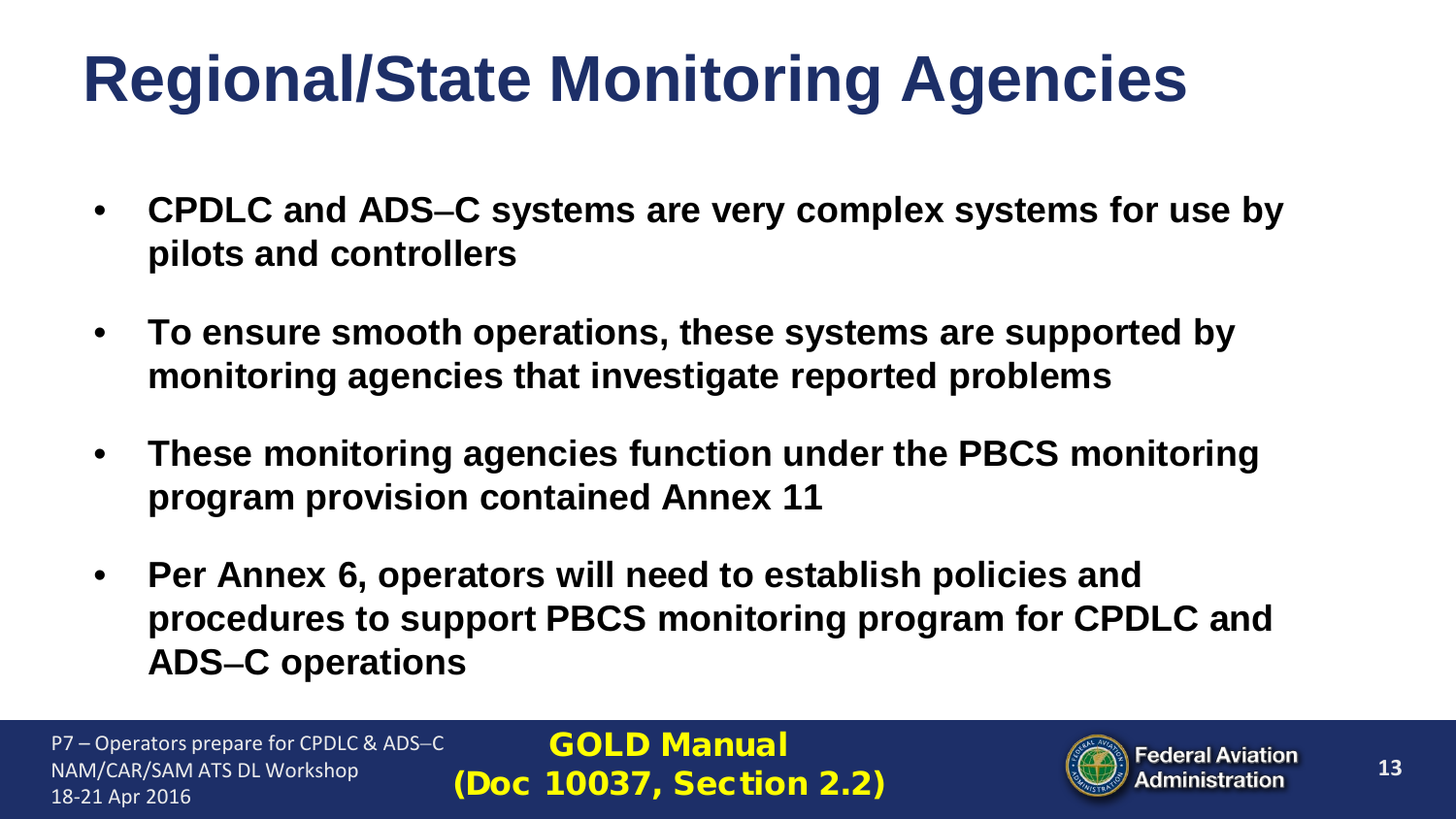## **Maintenance**

- **Aircraft system configuration – communications management – configure to ensure best possible CPDLC / ADS**−**C performance**
	- VHF/SATCOM media transitions
	- Media type priority selection for CPDLC / ADS−C (ATS) and AOC
	- Media specifics high speed/low speed SATCOM channel
- **Aircraft system updates – Incorporate software releases to resolve known issues and ensure best possible CPDLC / ADS**−**C performance**
- **Establish CSP service agreement that will**
	- Ensure communication services will satisfy established performance criteria
	- Provide notification (operator and ANSPs) when such communication services fail or degrade below acceptable performance level

P7 – Operators prepare for CPDLC & ADS−C NAM/CAR/SAM ATS DL Workshop 18-21 Apr 2016

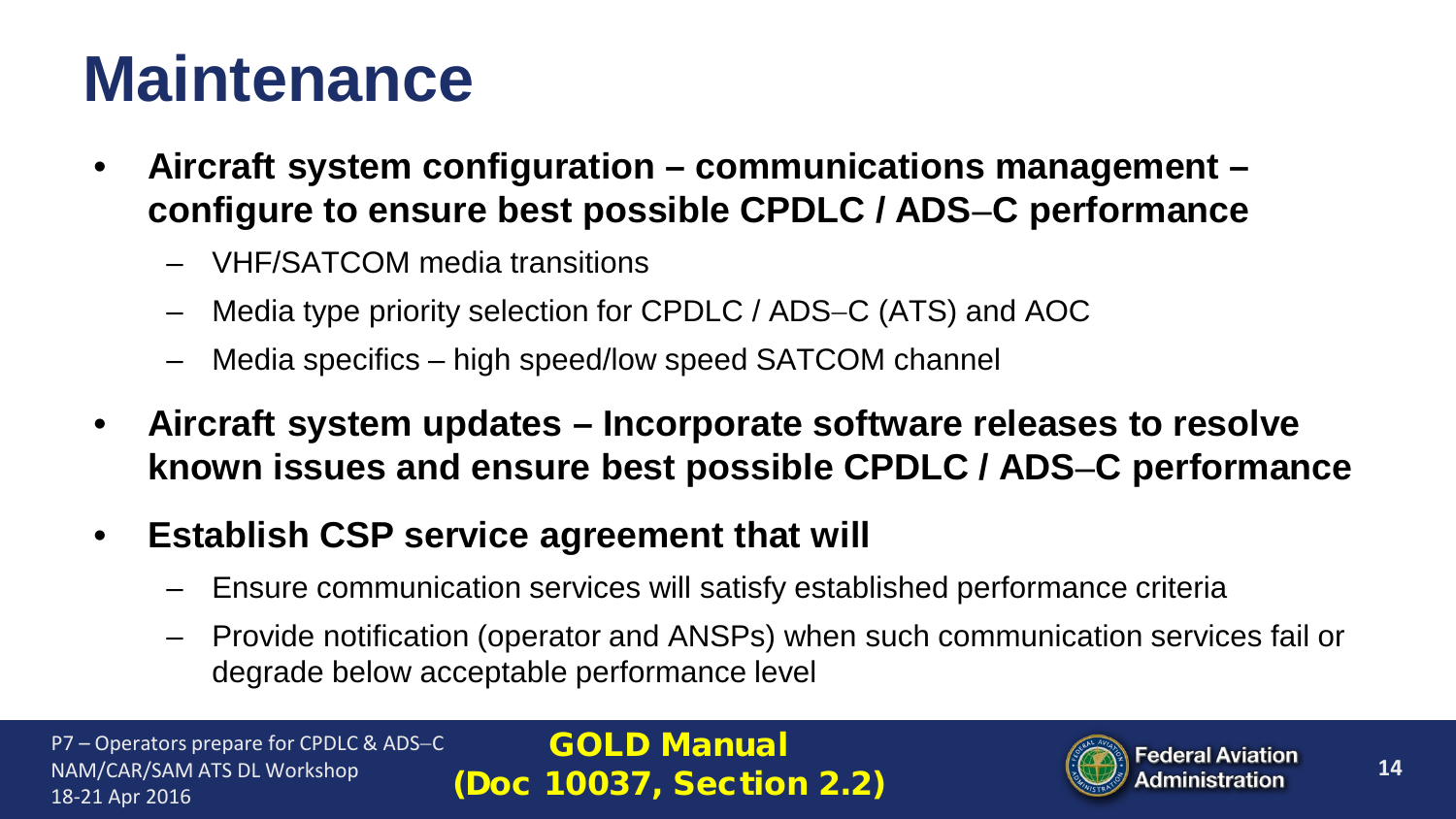# **Flight Planning for CPDLC / ADS**−**C**

- **When filing data link capability, the operator should ensure that the planned use of data link for the flight will be in accordance with regulations, policies and procedures applicable in individual States and/or flight information regions (FIRs) for the flight**
	- as published in documents such as regional supplementary (SUPPs) procedures and AIPs (or other appropriate publications).

P7 – Operators prepare for CPDLC & ADS−C NAM/CAR/SAM ATS DL Workshop 18-21 Apr 2016

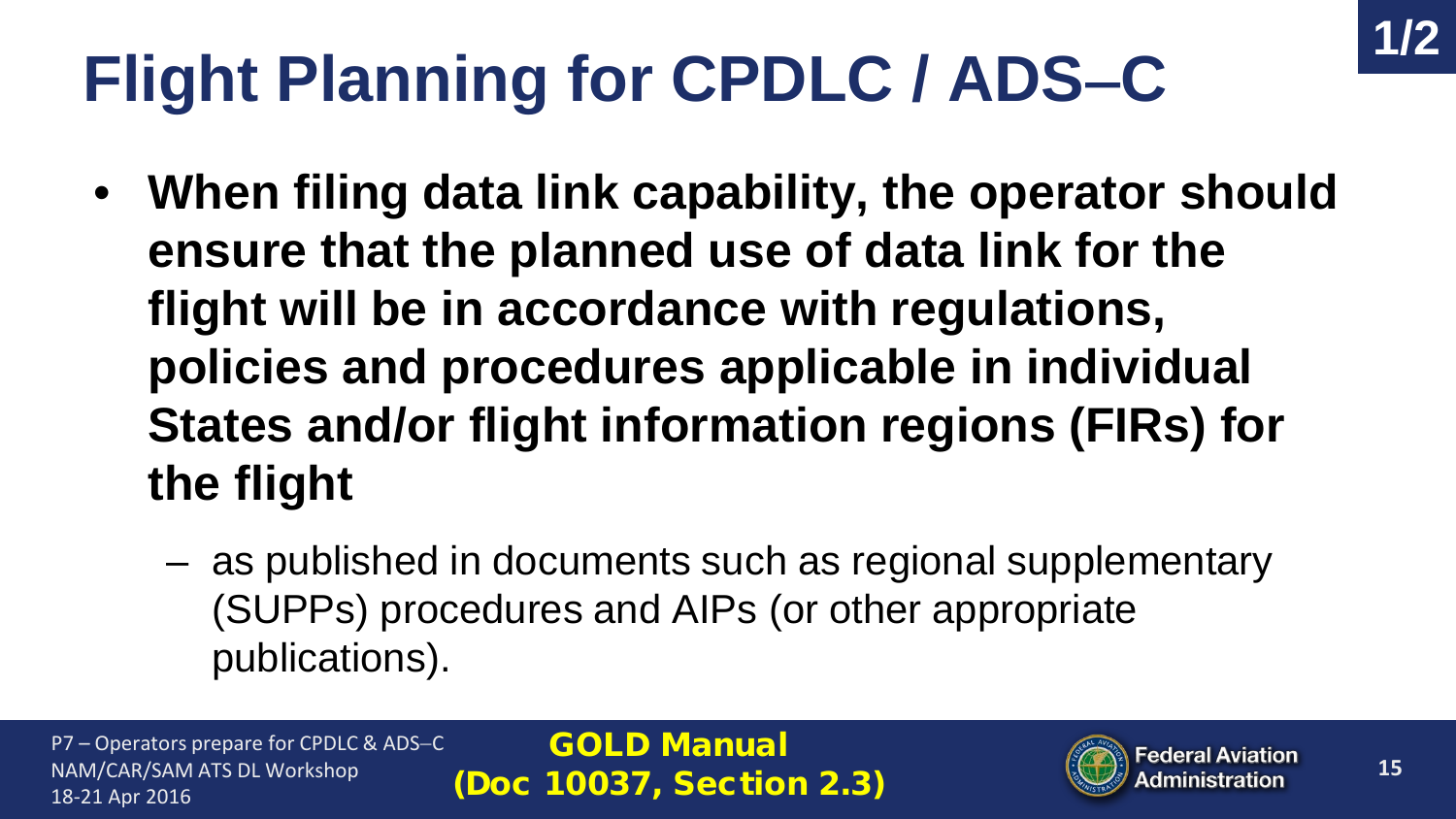# **Flight Planning**

| Item 10a - CPDLC equipment and<br>capabilities | <b>Descriptor</b> |
|------------------------------------------------|-------------------|
| CPDLC ATN VDL Mode 2 (ATN B1)                  | J <sub>1</sub>    |
| <b>CPDLC FANS 1/A HFDL</b>                     | J <sub>2</sub>    |
| CPDLC FANS 1/A VDL Mode 0/A                    | J3                |
| <b>CPDLC FANS 1/A VDL Mode 2</b>               | J4                |
| CPDLC FANS 1/A SATCOM (INMARSAT)               | J <sub>5</sub>    |
| <b>CPDLC FANS 1/A SATCOM (MTSAT)</b>           | J <sub>6</sub>    |
| CPDLC FANS 1/A SATCOM (Iridium)                | .17               |

| Item 10b - ADS-C equipment and<br>capabilities | <b>Descriptor</b> |
|------------------------------------------------|-------------------|
| ADS-C with FANS 1/A capabilities               | D1                |
| <b>ADS-C with ATN capabilities</b>             | G <sub>1</sub>    |

P7 – Operators prepare for CPDLC & ADS−C NAM/CAR/SAM ATS DL Workshop 18-21 Apr 2016

- **In addition, Item 18 indicators** 
	- REG/ followed by the aircraft registration
	- CODE/ followed by the aircraft address expressed in the form of an alphanumerical code of six hexadecimal characters
- **Used to correlate logon information with the flight plan**
- **Other information may be used**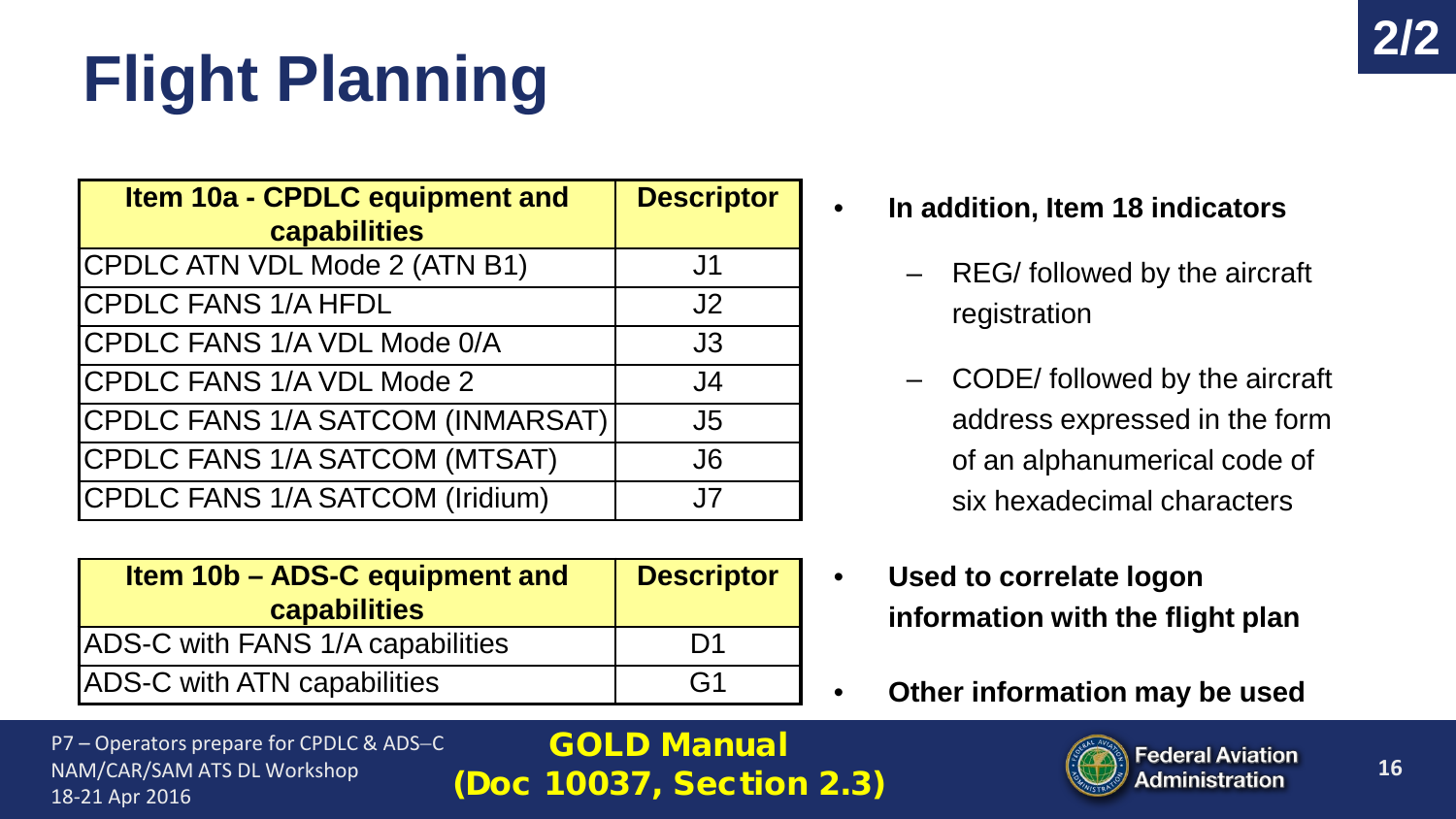# **Flight crew procedures and training**

- **When to use CPDLC – when to use voice**
	- Outside VHF, CPDLC is normally used, but pilot and controller will choose at their discretion at any given time
- **Logon, automatic transfers and end service**
- **Initiating and responding to CPDLC messages**
	- Individual review of messages before executed or sent
- **ADS-C is a controller tool - ANSP manages ADS-C connection**
	- Pilots ensure ADS-C is armed and advise ATC of suspicious connections

P7 – Operators prepare for CPDLC & ADS−C NAM/CAR/SAM ATS DL Workshop 18-21 Apr 2016

GOLD Manual (Doc 10037, Chapter 4)



**1/3**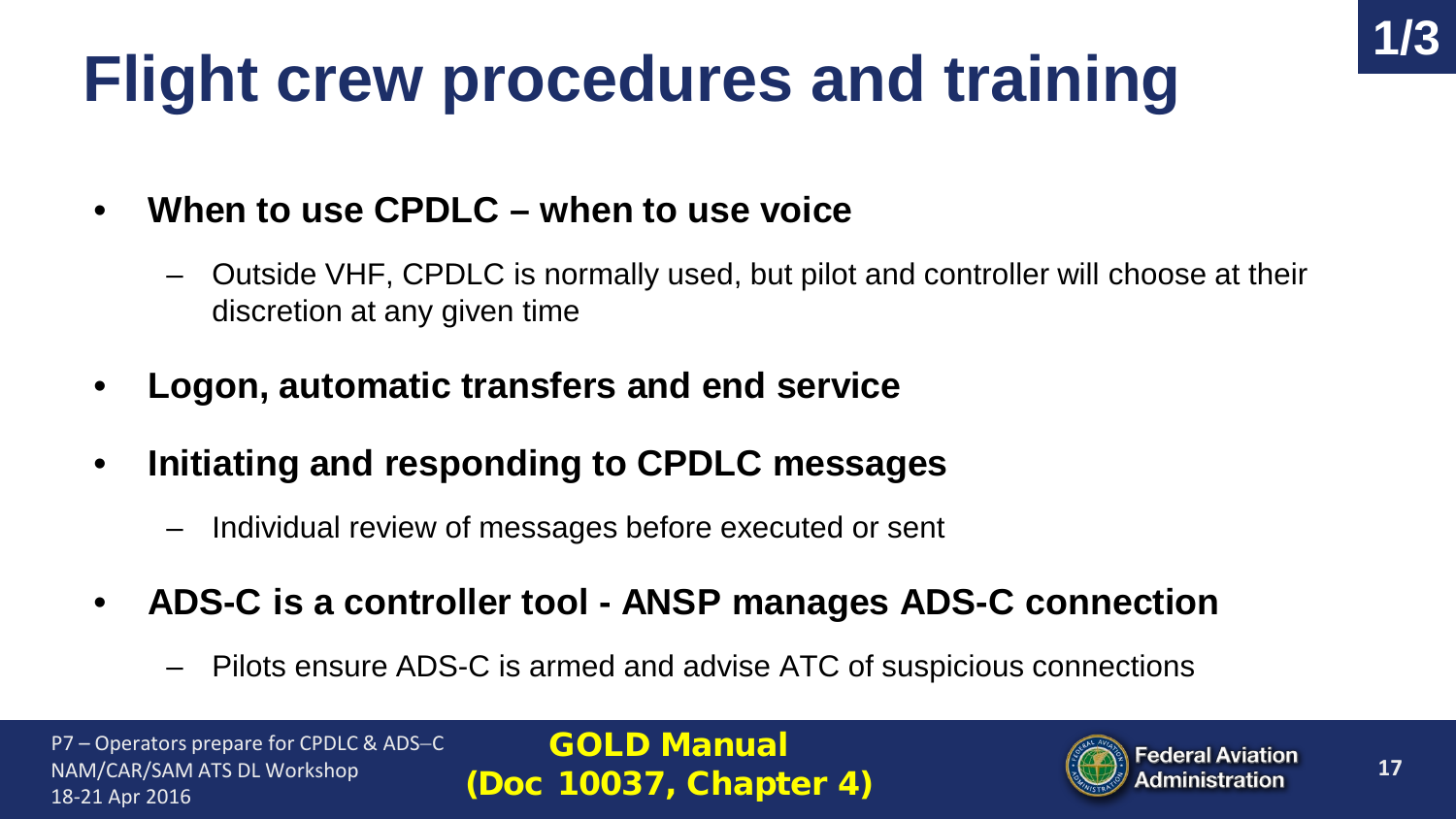# **Flight crew procedures and training**

- **Responding to CPDLC messages – special emphasis**
	- "Expect" instructions
	- Conditional clearances, i.e. AT (time) CLIMB or CLIMB TO REACH BY (position)
	- "Loadable" route clearances and responses
- **Initiating CPDLC messages – special emphasis**
	- Use of free text should be avoided and special assessment when used
	- Use of multi-element messagesWeather deviations
	- Weather deviations
	- CPDLC position reporting

P7 – Operators prepare for CPDLC & ADS−C NAM/CAR/SAM ATS DL Workshop 18-21 Apr 2016

GOLD Manual (Doc 10037, Chapter 4)



**2/3**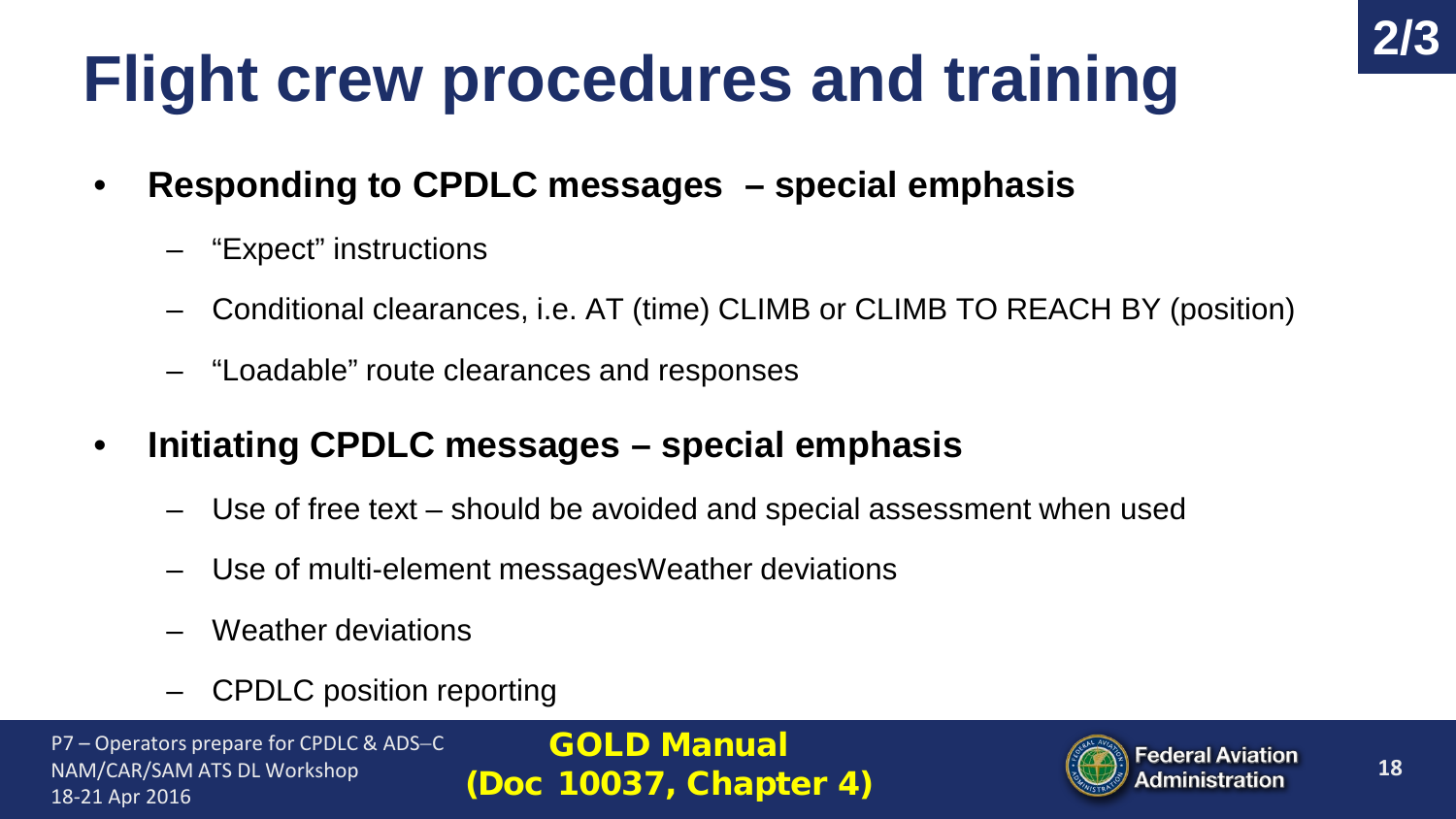# **Flight crew procedures and training**

#### • **Emergency procedures**

- Preflight preparation guidance
- Use of CPDLC MAYDAY and PAN message elements
- Inadvertent activation of ADS-C emergency

#### • **Non-routine procedures**

- Voice communications related to CPDLC failures
- Data link initiation failure
- Data link system failures
- Using CPDLC to relay messages

P7 – Operators prepare for CPDLC & ADS−C NAM/CAR/SAM ATS DL Workshop 18-21 Apr 2016

GOLD Manual (Doc 10037, Chapter 4)



**3/3**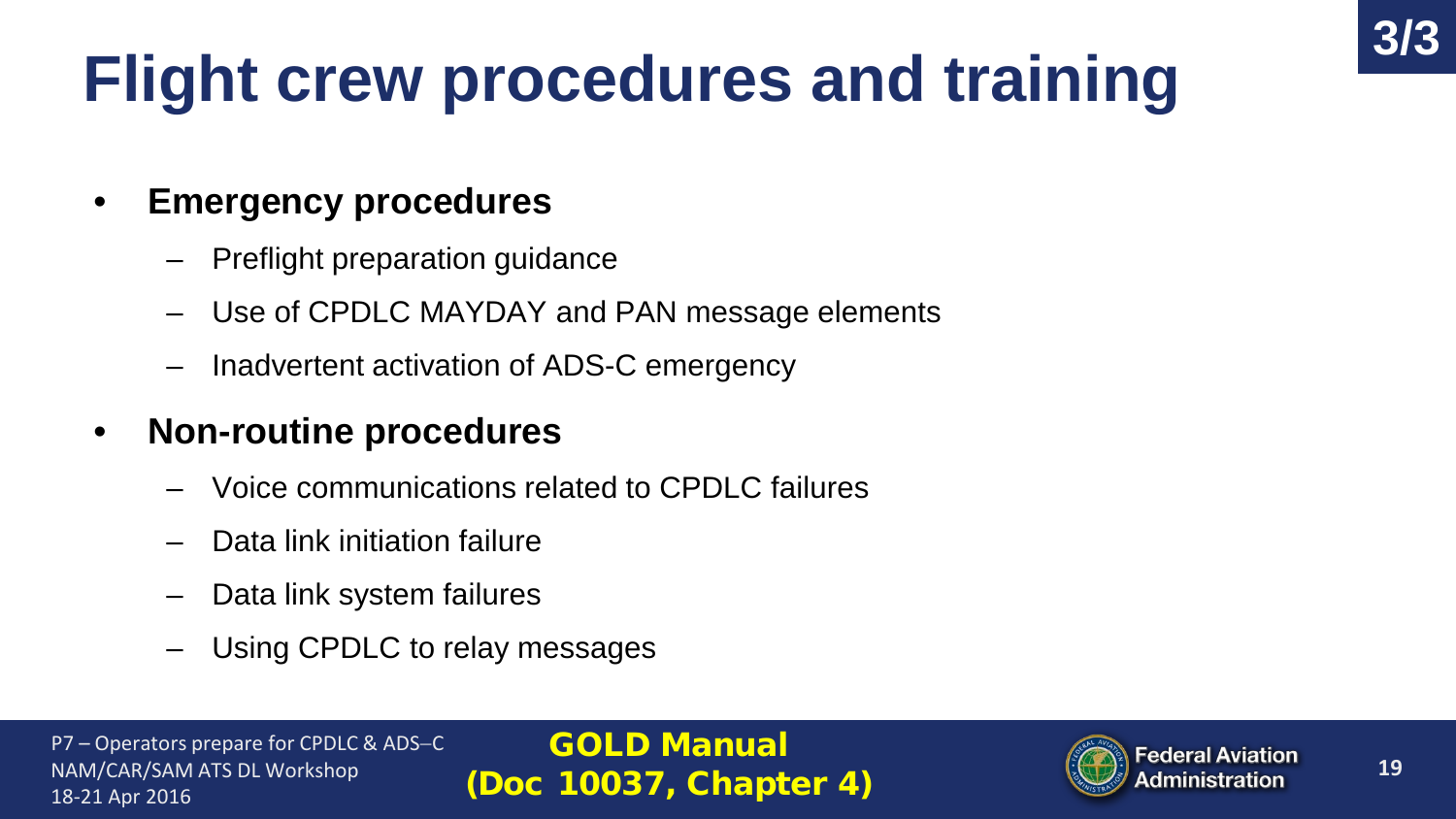# **Advanced ATS supported by CPDLC / ADS**−**C**

#### • **Reroutes**

- AOC-initiated dynamic airborne reroute procedure
- ATC initiated

#### • **Tailored Arrival**

- Provisions, clearance delivery and execution
- **ADS**−**B In Trail Procedure (ITP)**
	- Provisoins, clearance delivery and execution

P7 – Operators prepare for CPDLC & ADS−C NAM/CAR/SAM ATS DL Workshop 18-21 Apr 2016

GOLD Manual (Doc 10037, Chapter 5)

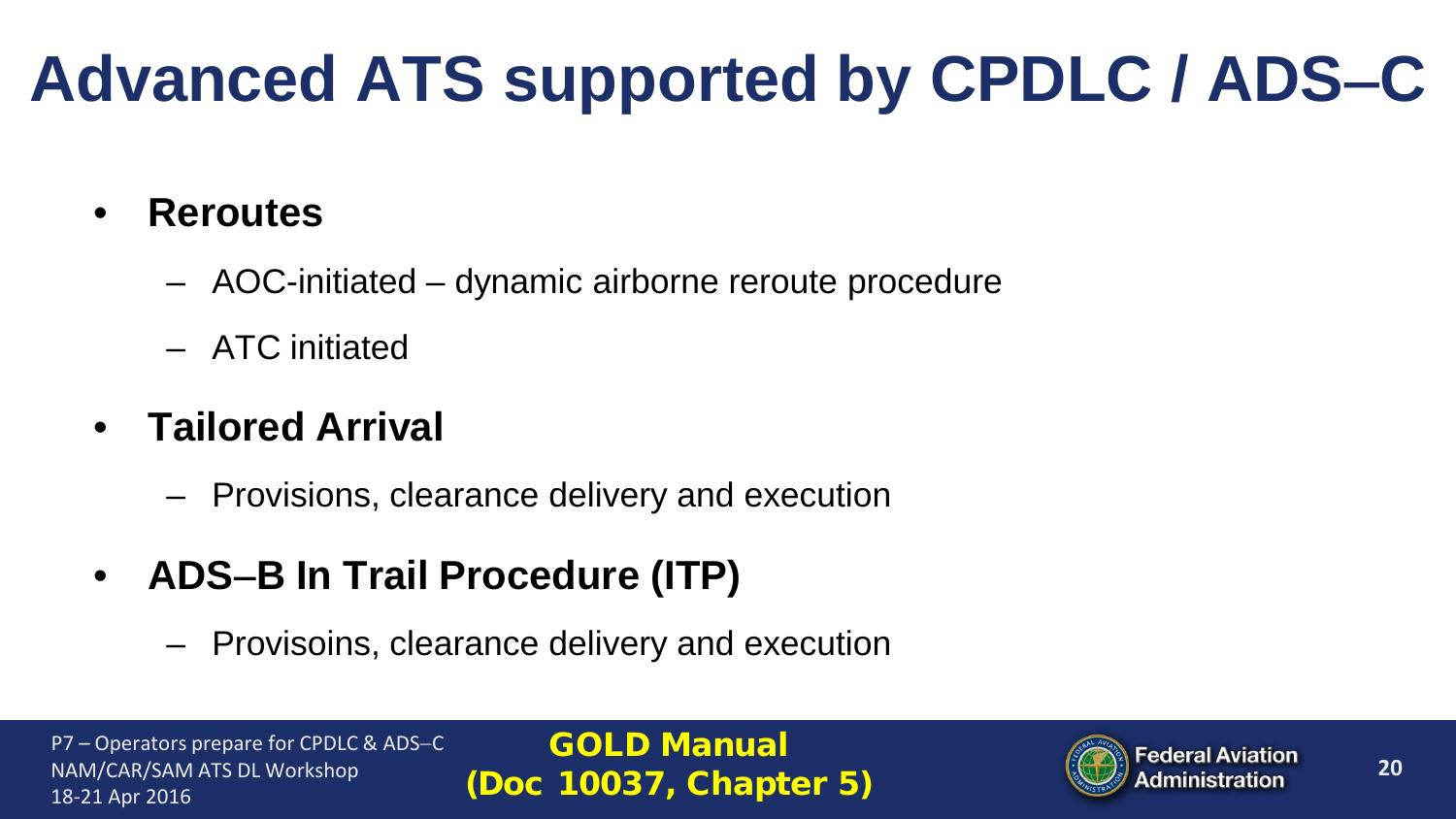# **Exchanging / Sharing Information**

- **ICAO Communications Panel – Operational Data Link Specific Working Group (CP-OPDLWG)**
- **ICAO planning and implementation regional groups (PIRGs), etc**
- **SAE (AEE) Data Link Users Forum**
- **FAA-sponsored Performance-based operations aviation rulemaking committee**
- **Data Link / FANS 1/A Interoperability Team Meetings**
- **Your ICAO Regional Office – Workshops, such as this one are great!**

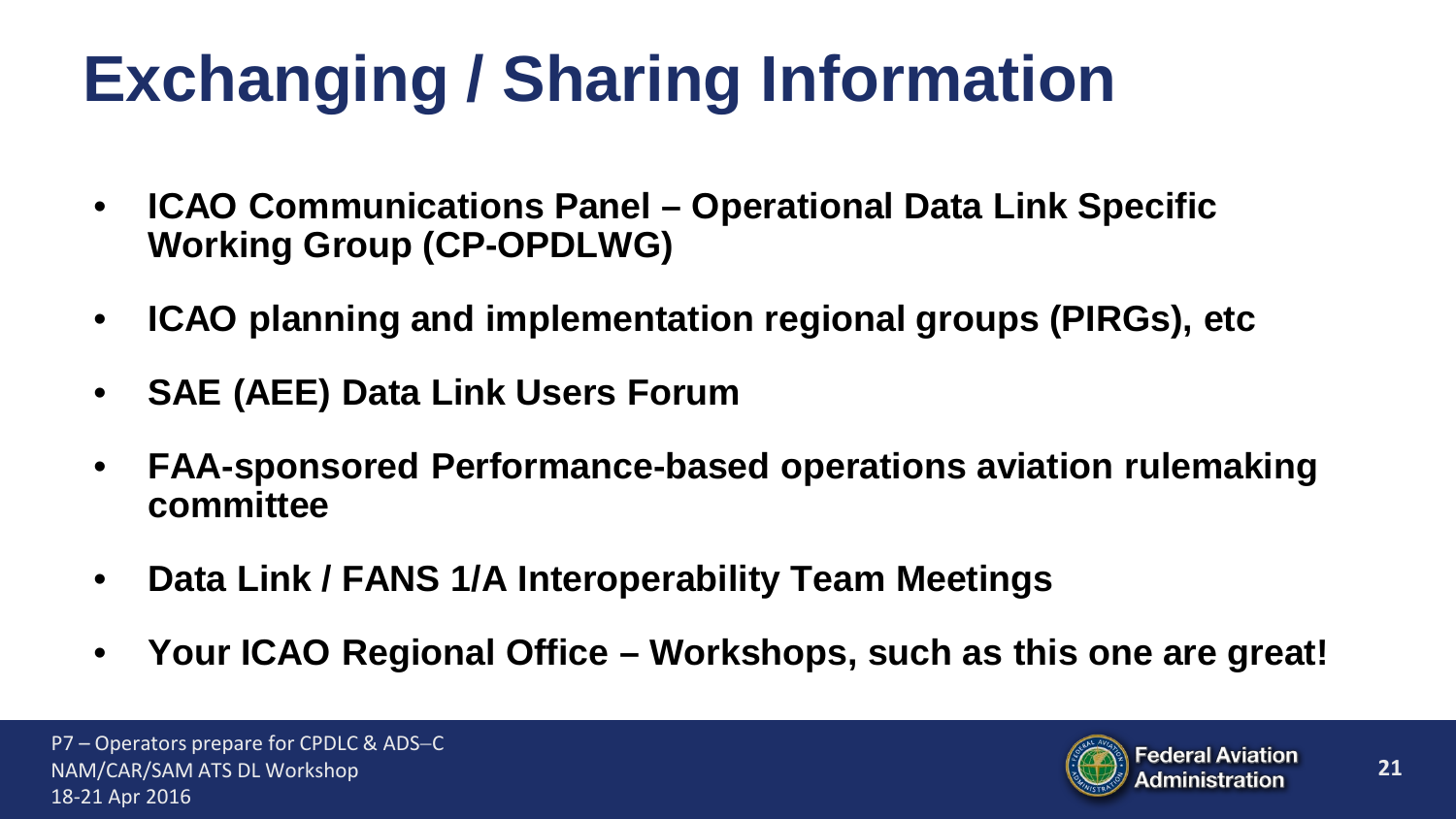

- **Operators always stress the importance of global harmonization of CPDLC / ADS**−**C procedures**
- **The GOLD Manual provides a global basis for implementation and harmonization of data link operations**
- **The GOLD Manual is and will continue to be significant to converge data link implementations worldwide**
- **Let us all participate and contribute to improve its usefulness**
- **The more we use it and share our experiences the better it gets**